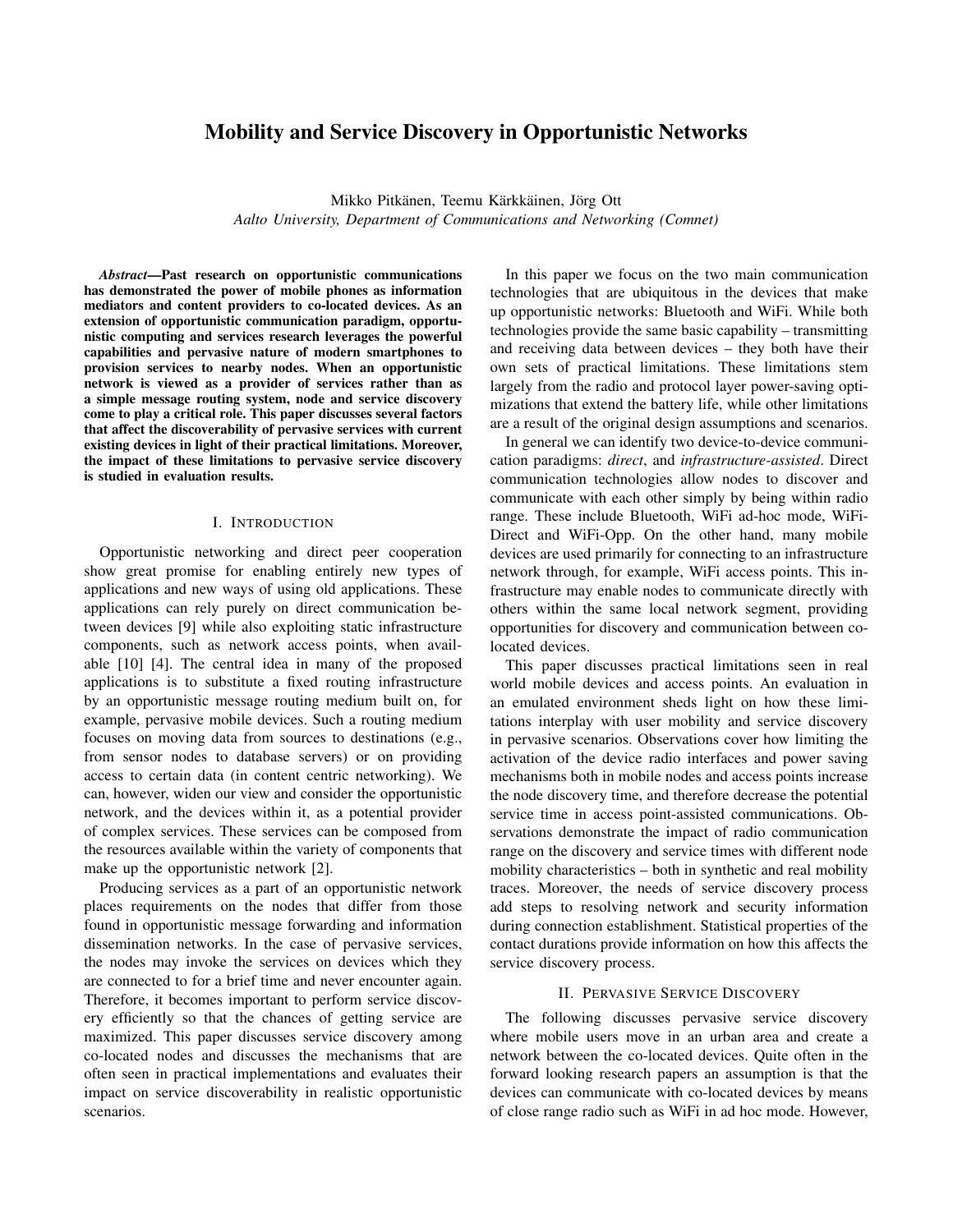as practice has shown such radio service is not often easily available in commercial mobile devices, which come without the access rights for the user to modify the radio firmware or the related software configurations. Therefore, we look into how the service discovery can be executed when we take some important practical limitations into account. Specifically, we account for the limits in smartphone Bluetooth communication stacks as well as in WiFi access points and evaluate their effect on the discovery process.

Our discussion centers around the following concepts. By *device discovery* we denote the process of two devices finding out that they are in the radio communication range with each other. *Service discovery* refers to the process that begins after the device discovery and completes when the devices have successfully exchanged service information. In this context, the service information includes at least the protocol description to connect to the service, the service descriptions, and the necessary operations for security.

There are two basic scenarios for service discovery: 1) co-located nodes within each other's radio range form an opportunistic contact and no third parties are required, this can be achieved by using *direct* device-to-device communication technologies. 2) *infrastructure-assisted* nodes colocated within the range of the same access point and they use the access point to mediate the discovery messages. The following summarizes the main differences between the two considering our scenarios of interest.

The most widely deployed *direct* communication technology, Bluetooth, was designed for interconnecting personal devices, such as a headset and a mobile phone. Importantly, Bluetooth was not designed for building opportunistic networks. This is reflected by characteristics such as shorter radio range, secure pairing, and lack of broadcast support in smartphone Bluetooth stacks. The lower radio coverage as well as lack of support in smartphone Bluetooth stacks for broadcasting and simultaneous connections limits their use in opportunistic networking. Due to these limitations, the minimal requirements for pervasive service discovery with Bluetooth include opening socket communications after the device discovery to negotiate the service parameters.

Beyond Bluetooth, there are many WiFi based solutions for direct connectivity, including WiFi ad-hoc mode, WiFi-Direct, and WiFi-Opp [12]. WiFi ad-hoc mode is an alternative mode to the normal infrastructure mode that enables devices to communicate directly using the WiFi radio. However, it is not widely used due to poor support by operating systems, inability to use it in parallel with infrastructure mode, and lack of support for address allocation. The new arrival, WiFi-Direct, overcomes several of the above limitations by reusing the widely spread WiFi infrastructure mode hardware in combination with new peer-to-peer features that allow nodes to dynamically act as access points. However, WiFi-Direct shares its design decisions and use cases with Bluetooth, and has not been designed with opportunistic networking in mind. WiFi-Opp is a similar solution to WiFi-Direct, but it has been designed particularly for opportunistic networking rather than for interconnecting personal devices such as phones and printers. All WiFi based solutions in mobile devices are limited by power saving features, that call for the radio to be inactive as much as possible.

Access points provide an interesting *infrastructureassisted* alternative as enabler for communication between mobile nodes. They tend to have more capabilities, such as support for address allocation, and unlimited power supply, which allows parts of the discovery responsibilities to be shifted away from the mobile nodes. However, the access points have implications to the aggregate node mobility in two major ways. First, access points have fixed locations, which makes their placement critical in how successfully they will be able to serve the mobile nodes. Second, using access points as mediators implies that in order to communicate, two nodes must be within the same hotspot coverage area – it is not sufficient for the nodes to simply be colocated at any given point in time. On the other hand, large local area network broadcast domains spanning multiple hotspots might mean that two nodes may communicate even when not co-located.

The access point-assisted service discovery provides a way for nodes to use the powerful WiFi radio. Wide availability of WiFi hotspots, coupled with devices configured to actively search and connect to them results in frequent opportunities to discover and interact with other nodes. From the point of view of discovery mechanisms, WiFi has desirable broadcasting properties including ability to multicast datagrams to multiple nearby receivers. For example, simple service advertisements can reach all nodes connected to an access point without the requirement of pair-wise connection establishment of Bluetooth. However, our practical experience with hotspots have shown that the energy saving mode where packets are buffered in the access point and sent out in bursts (to allow client radios to sleep for predetermined periods) often prevents immediate propagation of packets, introducing significant delays (tens of seconds) in service discovery. Moreover, the delays in dynamic host configuration protocol (DHCP) may add significantly to service discovery time when first entering a hotspot, however, optimizations are possible and can significantly speed up the process.<sup>1</sup> Therefore, we will discuss in Section V how these limitations affect the access point-assisted service discovery.

#### III. RELATED WORK

For energy aware neighbor discovery there are numerous schemes available [7], [5], [1] to schedule the discovery beaconing (or node sleeping) independently in nodes so that simultaneous wake schedules for the nodes can be

<sup>&</sup>lt;sup>1</sup>http://cafbit.com/entry/rapid\_dhcp\_or\_how\_do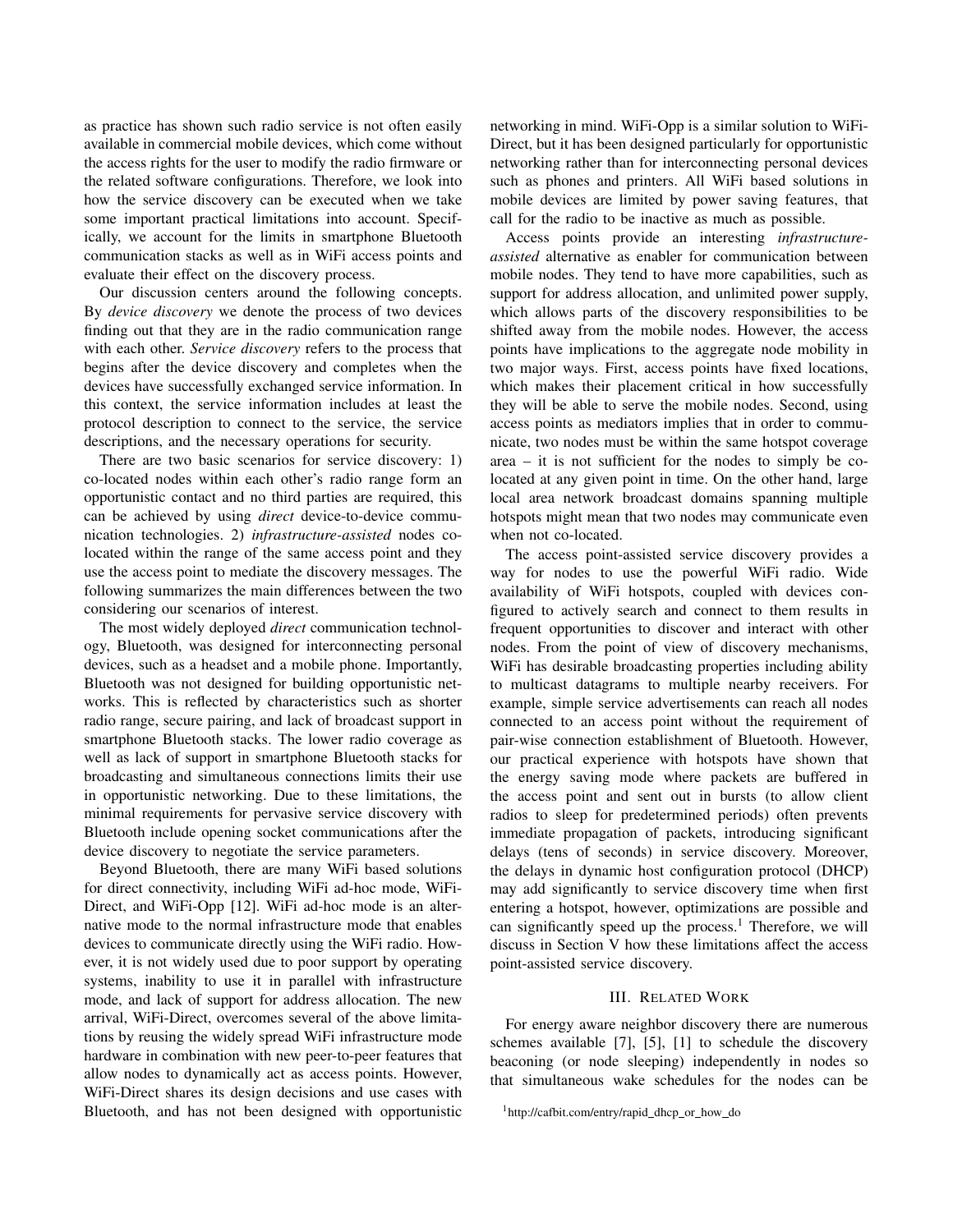calculated. The calculated schedule then guarantees that the node discovery happens within a given maximum time if the nodes are in the communication range. Wang et al. [14] have proposed an adaptive probing mechanisms that adjusts to the arrival process of the contacts during the normal node operation and saves significant amount of energy compared to constant probing. Practical experiments with opportunistic networking using Bluetooth [8] report discovery issues leading to missed connections and suggest that with parallel connections interference reduces transfer capacity harmfully.

The Jyotish framework [13] is a proposal where combination of WiFi and Bluetooth scan metrics are used to predict the movement of the mobile nodes and the social mobility patterns. Such prediction about the movement and stay schedules can provide input to adaptive scanning mechanisms. SociableSense [11] framework presents social aware adaptive scanning framework for collecting general sensory information beyond wireless probing. Proactive scanning [15] for WiFi access points can be implemented as a client-only software making it a possible mechanisms for the access point-assisted opportunistic communication.

# IV. FACTORS IN SERVICE DISCOVERY

This section discusses key factors that affect effectiveness of the service discovery in opportunistic scenarios. The process is observed from the service user's standpoint and mechanisms for both Bluetooth and access point-assisted service discovery are discussed. The discussion draws from our practical experience on working with opportunistic communications and computing software.

#### *A. From Node Discovery to Service Discovery*

The service discovery usually starts after the nodes have come into physical communication range and negotiated a radio contact through which communication can be established. This can happen either directly between the nodes or as assisted by an AP. The purpose of the service discovery is to find knowledge about existing service and their contact information (protocols and ports) as well as to secure the nodes and the access to the services. This process includes steps from assigning network addresses by means of dynamic host configuration or establishing Bluetooth channels to setting up convergence layers to establish overlay networks, for example TCP convergence layer is used in DTNs [3].

The service discovery is significantly different in broadcast and multicast media where the common practice is to query and announce the services to all nodes in proximity. This approach is used for example in Multicast DNS (or Bonjour) service discovery mechanisms and it allows to use broadcast datagrams to distribute service information to all nodes connected to an access point. In this case, all nodes that have a registered interest for a service, but may not yet be known to the provider, are able to discover the service by listening to multicast messages without requiring the twoway communication establishment.

The common smartphone stacks for Bluetooth do not, however, support broadcast or multicast messaging. Therefore, in order to exchange information about opportunistic services (beyond Bluetooth SDP that advertises simple connectivity services such as the type of device), the Bluetooth devices need to first establish a mutual communication context in order to exchange information about the services. This context is formed by establishing a socket to another device. If the device is not part of the opportunistic network, the resources used for scanning and socket formation procedures are wasted. This might suggests blacklisting the devices to prevent future wasting of resources. However, from the client's standpoint it may be difficult to differentiate whether the device was not an opportunistic service provider, whether it was simply busy serving another client, whether it just had its service stopped for a moment, or whether the connection failed for another reason. In case of a successfully established socket communication, the process continues by first exchanging the service and security information with a custom protocol. After, a convergence layer can be established to allow the communication in an overlay network. In such a case, the peer device might be "whitelisted" as a peer known to work.

When the basic services provided by a node are likely to stay unchanged for the node over a period of time, a straightforward optimization follows from caching the discovered service information for nodes in the community.

## *B. Application Driven vs. Network Driven*

Application developers often use software development kits (SDKs) to program for the smartphones. The SDKs abstract many of the lower layer operation system events from the developers. When programming for such devices, the application developers may decide to periodically start to scan for the radio devices based on changes in, for example, time or location. However, many platforms provide asynchronous notification mechanisms, which provide notifications immediately after the network state changes, for example, when radio interface notifies the operating system about an event. Relying on these notifications can effectively speed up the discovery and make it an adaptive process from the application point of view. This effect is seen in the simulations with different scanning intervals in Section V.

Although designing the applications to leverage the system level notifications can be beneficial, their use is limited in access point-assisted communications. The node that is connected to an access point does not automatically get notifications about the other joining nodes from the operating system (listening to ARP broadcast traffic could provide this information, but this is not commonly available in smartphones today). Therefore, the applications have to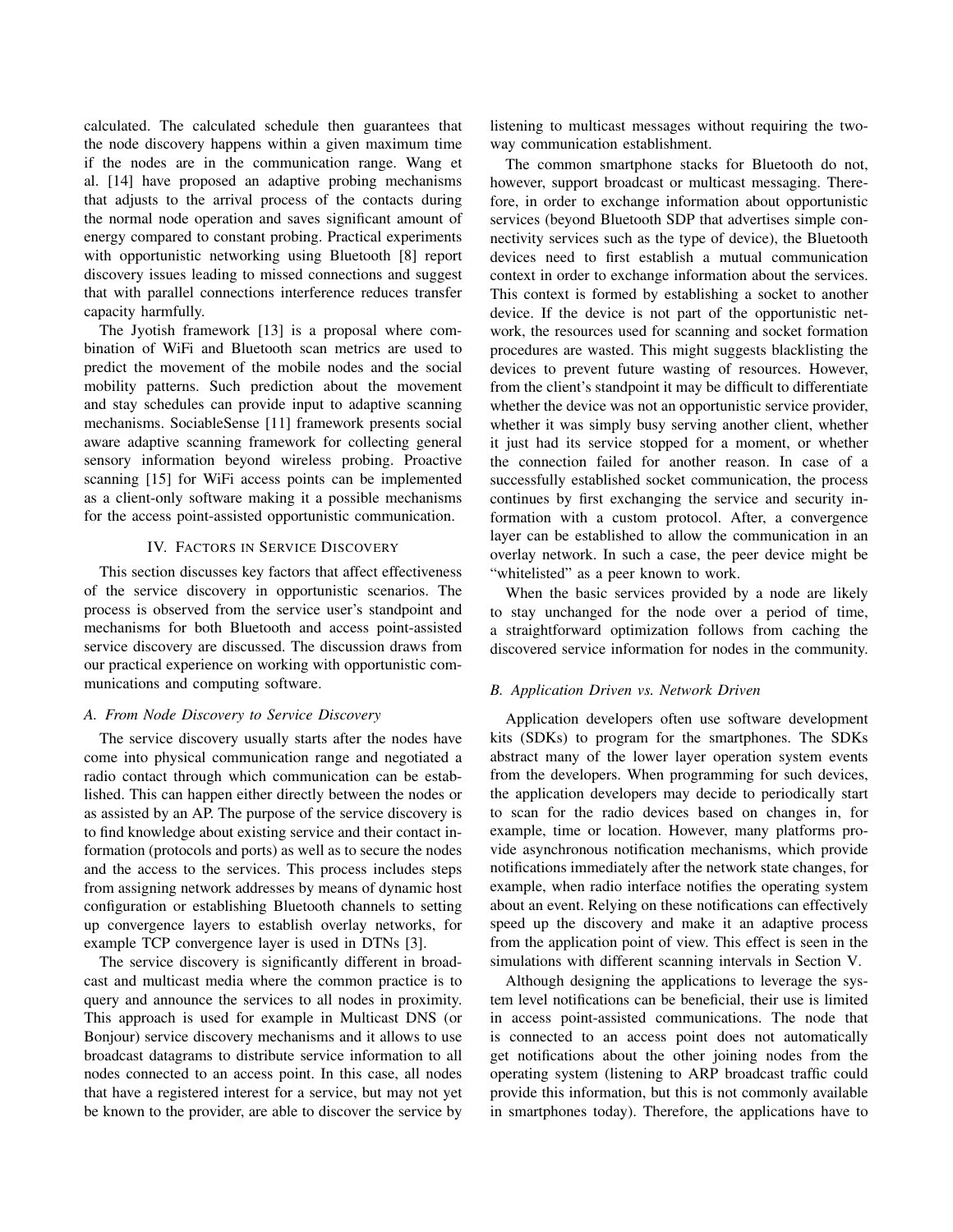be designed so that they actively probe for the devices periodically, and when joining to a new network.

#### *C. Node Discovery and Disassociation*

Experience from the practical implementation work has shown that the access point-assisted service discovery mechanisms suffer from the energy saving mode, where the access point may buffer datagram packets for an extended period of time. This prevents immediate packet transmissions between the mobile devices, and can significantly delay service discovery when using discovery protocols that rely on multicast such as Bonjour. In an example case, all UDP packets that were send over a period of few beacon intervals got buffered and were flushed to multicast destinations after a longer period had elapsed. This period was often much longer than the node mobility in opportunistic scenarios would have suggested. This has again effects similar to increasing scanning interval.

The delay due to packet buffering in access points has an even more severe effect on detecting the contact cutoff. Any discovery protocol that works on top of the unreliable UDP messages needs to account for number of packet losses and should decide that node has disappeared only after number of beacons was not heard. This can be particularly harmful, for example, if the node would like to terminate the current connection to start seeking service from another node that it has discovered to be in within the communication distance. The effect of this can be estimated from the scanning interval parametrization and the contact duration distributions that are shown in the evaluation results.

## *D. Node Movement*

Taking into consideration the typical variable walking speed of humans, the range of possible values for velocity are limited. The evaluation traces of this paper use velocities drawn from real mobility traces recorded in KAIST campus or draw velocities from random distributions for synthetic mobility models.

In addition to walking nodes, we place several stationary nodes into our scenarios, which model wireless access points and have the obvious zero velocity. The use of the hotspots is interesting from mobility standpoint as they allow to measure the contact patterns when two mobile nodes have to meet simultaneously under a constrained location (within radio range to same access point).

## V. EVALUATION

The following simulation results are obtained with realworld and synthetic mobility models in ONE simulator [6]. We run the simulations without traffic in the network and focus on the effect of scanning frequency, radio range and node mobility to discovery process. The nodes initiate a scan when a fixed scan interval has elapsed since the last scan. The scan completes immediately and reports all nodes that are within the radio range of the device. The location of nodes is updated once every second. The assumption about instant discovery is unrealistic, but the recorded contact duration distribution allows to reason about the effect of the discovery process to contact durations, that is, potential service times. Radio range is fixed to all directions and all nodes have uniform range within each simulation.

The KAIST campus trace follows real world movement of 92 pedestrians at 30 second intervals. The ONE simulator interpolates linear locations for the pedestrians between the recorded locations so that node speed is according distance moved during the interval. Toevaluate the access point-assisted connectivity, we place WLAN APs at central locations on the campus area with 100 meters distance in a grid topology.

For the synthetic mobility scenario we choose the Helsinki City Scenario (HCS) where 166 pedestrians move around city streets of the downtown area. In HCS the access points are placed around the city [10] based on locations of existing hotspots provided by a community WiFi service. To evaluate the impact of pedestrian speed, we run all the simulations with slow walking speed drawing speed for each leg is from uniform distribution 0.5-1.5m/s, and fast walking speed 1.5-2.5m/s respectively. KAIST mobility follows recorded locations and provides no meaningful to vary the speed.

We plot two graph types for each simulation: The first graph is simple bar graph that plots the number of contacts within the simulation. The access point-assisted contacts are reported for duration two nodes spent under the same access point. This provides absolute number of contacts, which is scaled to highest contact count in each scenario.

The second graph plots the cumulative distribution function of contact durations. This allows to observe the impact of the node and service discovery process to contact duration or potential service time. Estimated service discovery time in x-axis provides the share of the contacts that last less than the discovery time and thus reduce to unusable for services.

#### *A. Reference: Mobile Ad-hoc Discovery*

We first turn our attention to direct contacts between two mobile devices using ad-hoc networking as usually assumed for mobile opportunistic communication. This primarily serves as a reference for investigating subsequently the impact of practical limitations on service discovery performance, but we can make some initial observation concerning service discovery.

Figure 1 shows the total number of contacts and the contact durations for the above three scenarios. On the left, we can see the that—expectedly—the number of contacts grows with the radio range and reduces with increasing scanning intervals. On the right, the figure shows three graphs detailing the fraction of contacts that last for a certain duration, as this is the determining factor for successful service discovery and interaction: if service discovery *after*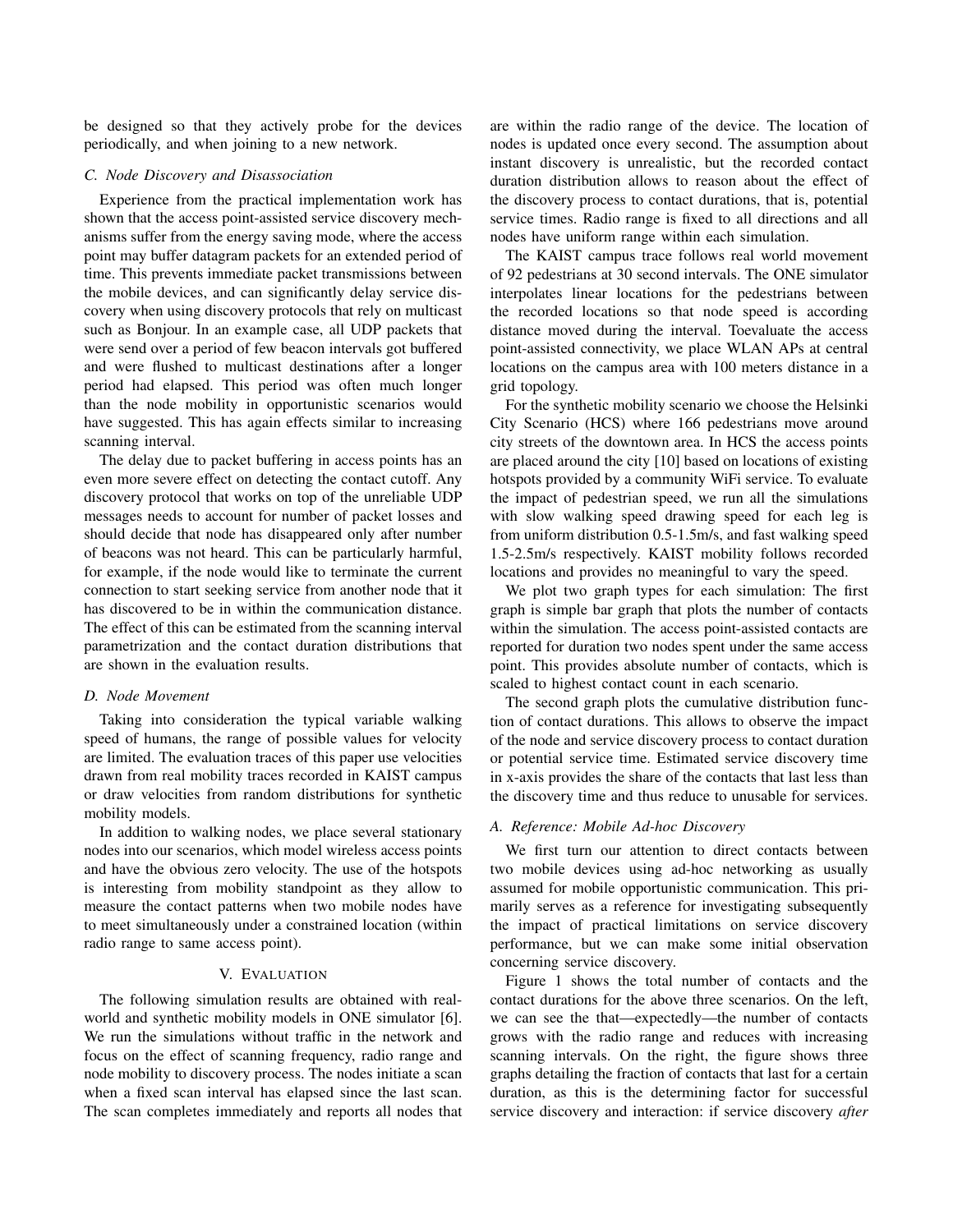encountering a contact would take another 15 s one may easily lose 20-50% of the contacts in the KAIST trace and even more for short radio range in HCS. The loss becomes naturally more pronounced with growing scanning intervals because a fraction of the potential contact duration will already have elapsed when two nodes encounter each other.

## *B. Limited Bluetooth Discovery*

When we apply the limitation of only a single contact at a time to the above simulations. We find that the contact time *distribution* does not change noticeably compared to the one shown in figure 1. However, the *magnitude* of the contacts decreases significantly. Figure 2 shows the numbers of contacts (next to the Y axis) and their relative distribution for different radio ranges and scanning intervals. Comparing the absolute numbers we see that limiting simultaneous Bluetooth interactions to at most one peer cuts the number of contacts roughly in half (both HCS) or reduces them to about one fifth (KAIST).

Moreover, the Bluetooth-based discovery simulations show first an increase (from 10 to 30 m radio range) and then a decrease in the number of contacts when moving to 60 m, the latter of which appears counterintuitive to our findings above. However, the slowly increasing CDF in figure 2 shows that a large fraction of contacts last longer with 60 m radio ranges. But since we allow only one simultaneous contact for Bluetooth devices, the longer-lasting connections occupy the two involved nodes and thus prevent them from discovering further nodes. This is seen as decrease in number of connections with large 60 meter radius. This observation suggests that it may be advisable for nodes to cut the connections short rather than sticking to them until they break, so that they can establish new ones: for example, if heterogeneity of service providers and diversity of services is more important than long service connections.

## *C. Access Point-Assisted Discovery*

Figure 3 shows the performance of access point-assisted discovery. On the left, we see the strong impact of radio range on the number of contacts. While access points are capable of serving many nodes and nodes may discover multiple peers at a time, the fact that the WLAN access points are stationary and two nodes have to be at the same time in one of the right places influences the contact pattern even stronger. Using only (unrealistically low) 10 m radio ranges yield virtually no contacts at all, but the number of contacts grows fast with increasing radio range. Nevertheless, the total number of contacts remains well below the reference scenario and even 10–20% below the limited Bluetooth setup.

The distribution of contact durations yields marginally steeper slopes for KAIST, especially leading to short contacts, and significantly steeper ones for the artificial HCS mobility models. The increase of short duration contacts poses challenges to service discovery because the fraction of usable contacts quickly decreases with increasing discovery time. For example, with 15 s discovery time, 30–50% of the contacts are lost. As noted above, increasing the scanning interval reduces the number of contacts but does not change the distribution of contacts.

We finally note two further practical aspects concerning WLAN APs: 1) The most active areas of node movement and encounters may not happen under the coverage of the hotspot as the hotspots locations are not chosen to suit walking users but rather to accommodate stationary ones (often indoors) and their (outdoor) coverage that could assist peerwise interactions, to date, would be more coincidence than planned. 2) Access points may not support multicast between mobile nodes (without prior authentication or at all), limiting the opportunities to run distributed service discovery protocols in the first place. In both cases, when WLAN hotspot operators become aware that their APs' could possibly assist mobile users in opportunistic communication, this might lead to supportive extensions (better range, more APs) or more restrictive AP configurations.

## VI. DISCUSSION AND CONCLUSION

In this paper, we have reviewed some practical limitations of peer discovery. Determining the presence of another node will be insufficient since we cannot assume homogeneous node populations. Higher layer service discovery is needed to determine which services (if any) two peers have in common, which takes time to complete and shortens contacts. Since not all peers may run a discovery service, declaring failure efficiently is important—and thus essential for getting the tradeoff right between accidentally missing capable nodes and waiting too long for incapable ones to answer (missing other opportunities in the meantime).

The two dominant networking technologies found in today's mobile devices, WLAN and Bluetooth, impose further limitations. Our observations complement the experimental findings for three conference scenarios [8] and provide insights how typical simulation-based setups tend to overestimate the number of *usable* contacts, irrespective of the scanning interval for which numerous approaches for adaptation were put forward (e.g., [14], [7]).

With a limited Bluetooth stack, we "lose" contacts because, once a node has discovered a set of peers, it needs to pick one peer to connect to and will then remain unavailable for other while talking to the chosen one. This opens up another dimension of research that has received little attention in opportunistic networking: cutting contacts deliberately short. While protocol studies generally assume that two nodes will exchange all the information they possibly can while the contact lasts, a different notion of prioritization and preemption appears necessary: routing protocols should not just determine the order in which to replicate messages but also when to stop and turn to a potential next peer, without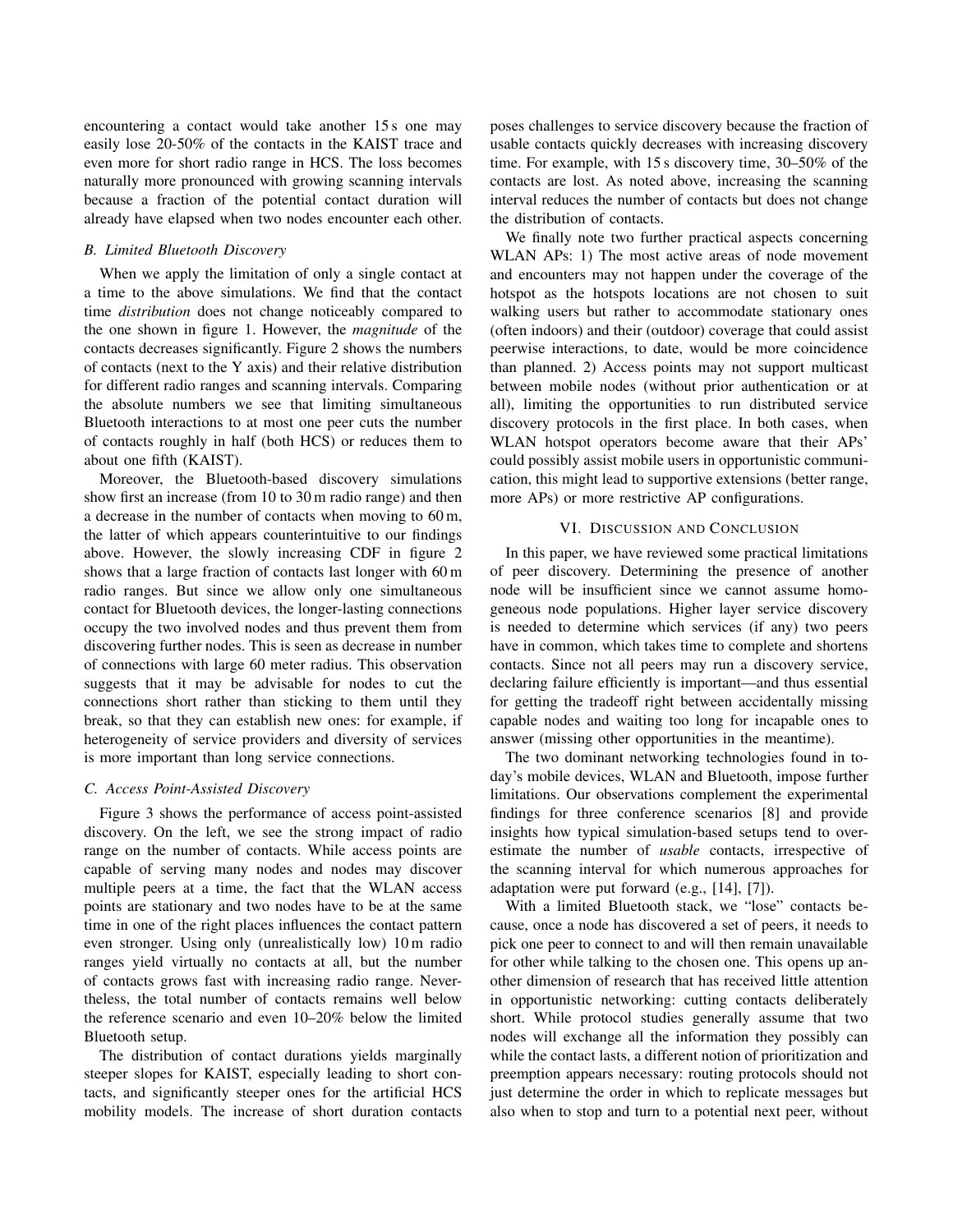

Figure 1. Radio range limited discovery with mobile nodes only: number of contacts (the leftmost column) with different radio ranges and scan intervals. Distribution (three columns on the right) of contact durations with different radio ranges and scan intervals for each scenario.



Figure 2. Bluetooth discovery with mobile nodes only: number of contacts with different radio ranges and scan intervals.

knowing if such a peer is (still) around, thus adding a similar dimension as for adaptive scanning.

With WLAN, in spite of the diverse approaches currently explored for mimicking hotspots in mobile devices, physical hotspots can provide a supplement for ad-hoc interactions between mobile nodes—as long as service discovery mechanisms function within their realm. While they clearly limit the places where mobile devices can meet and communicate (which would restrict opportunistic communication to rather urban environments), they solve an important issue of efficient address allocation and (can) preserve communication among multiple peers at once, both essential for effective service discovery. Investigating how well present commercial hotspots fulfill such functions is subject of our ongoing research. Given the widespread availability of WLANs in urban areas, a really nice feature for access points would be offering a complementary unprotected "virtual" WLAN without Internet access for the sole use of opportunistic networking. With no Internet access required, one could even go further to deploy micro-APs that just have a DHCP server and a singe WLAN interface to facilitate opportunistic communication wherever power is available.

#### ACKNOWLEDGMENTS

This work received funding by the Academy of Finland in the RESMAN project (grant no. 134363) and from the European Community's Seventh Framework Programme under grant agreement no. 258414 (SCAMPI).

#### **REFERENCES**

- [1] B. J. Choi and X. Shen. Adaptive asynchronous sleep scheduling protocols for delay tolerant networks. *Mobile Computing, IEEE Transactions on*, 10(9):1283 –1296, sept. 2011.
- [2] M. Conti, S. Giordano, M. May, and A. Passarella. From opportunistic networks to opportunistic computing. *Communications Magazine, IEEE*, 48(9):126 –139, sept. 2010.